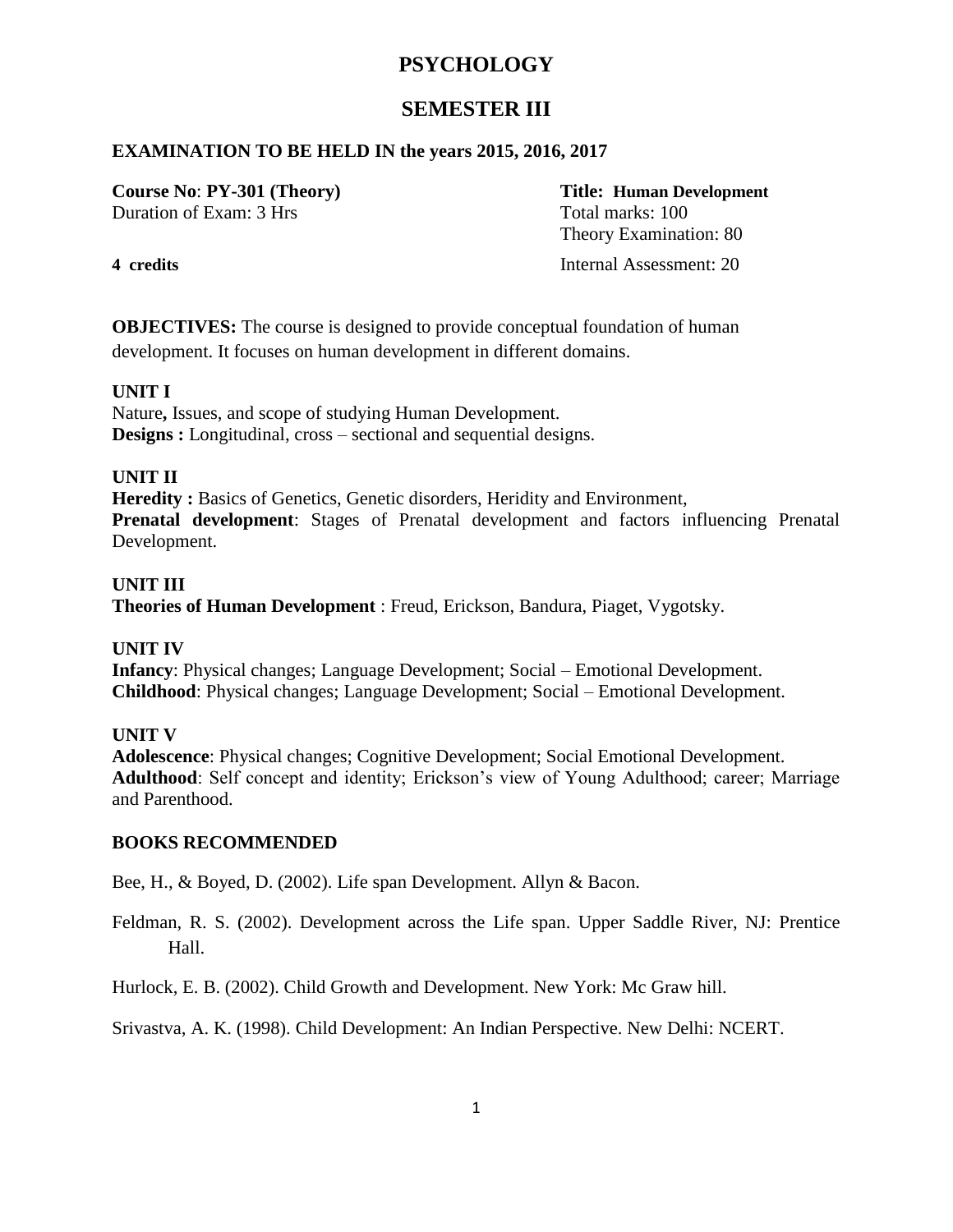Sharma, A., & Bakhshi, A. (2008). Text Book of Development and Abnormal Psychology. Jammu: NR Publications.

#### **NOTE FOR QUESTION PAPER SETTING:**

The question paper would contain two types of questions, that is, **Long Answer Type Questions and Short Answer Types Questions**.

There would be **two long answer type questions**, set from each unit; out of which one question will have to be attempted by the students, **unitwise.**

Similarly, there would be **two short answer type questions**, set from each unit. The student will have to attempt **one short answer type question** from each unit. In all, students will have to attempt **five long answer type questions** and **five short Answer type questions** out of five units.

Long answer type questions would carry **Sixty marks** (**12 marks, each question**); and Short answer type questions would carry **Twenty marks** for five questions (**4 marks, each question**). These questions would be set **unitwise** in the question paper, separately.

#### **Internal Assessment (Total 20 marks)**

- **i) Class test : 10 marks**
- **ii) Two written assignments: 10 marks (05 marks each)**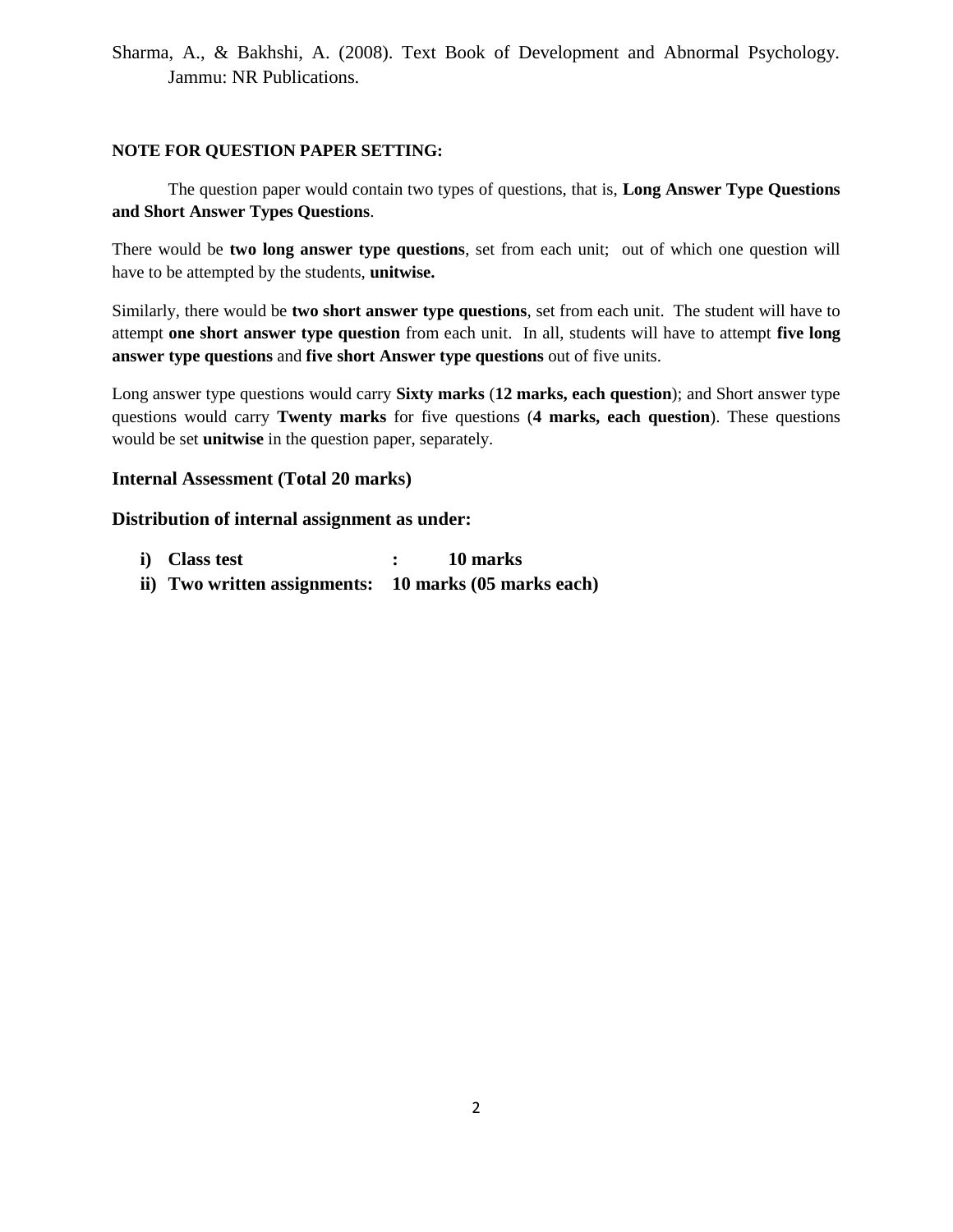# **SEMESTER III**

**Course No**: **PY-301 (Practical) Title: Practicals III** Duration of Exam: 3 Hrs Total marks: 50

External: 25 marks 8 credits Internal: 25 marks

The total number of experiments/tests to be performed in a semester will be five. These experiments/tests will be selected from a list of experiments/ tests to be provided by the college department based on the theory content.

There will be one examination of three hours duration in a single session. The students will be required to perform one experiment/test in external examination and one experiment/test in internal examination. The distribution of marks will be as follows:

#### **INTERNAL ASSESSMENT**

Conduction: 10 marks Attendance: 05 marks File: 05 marks Viva voce: 05 marks

**EXTERNAL EXAMINATION**

Conduction: 10 marks Viva voce: 15 marks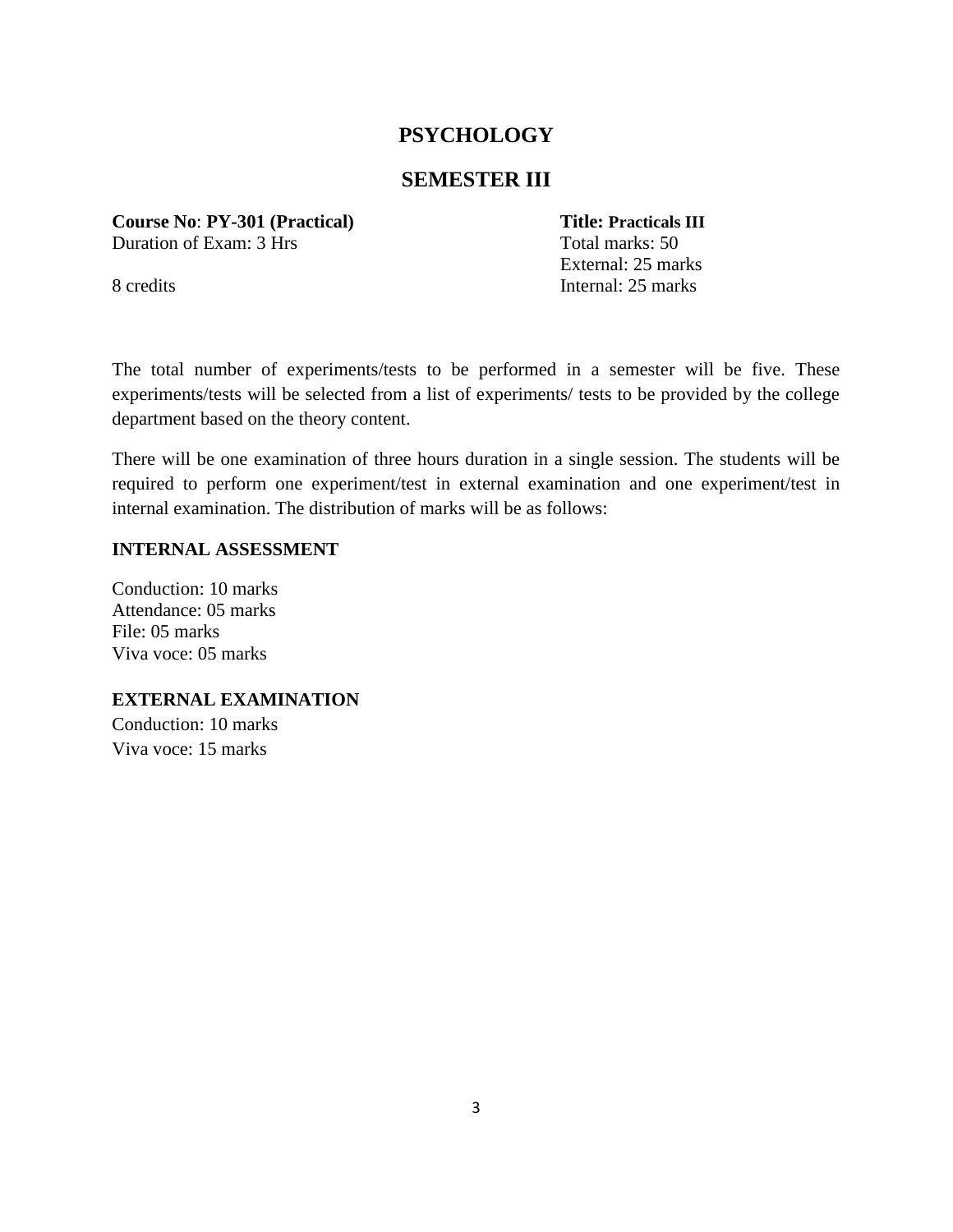# **SEMESTER IV**

### **EXAMINATION TO BE HELD IN the years 2016, 2017, 2018**

**Course No**: **PY-401 (Theory) Title: Abnormal Psychology** Duration of Exam: 3 Hrs Total marks: 100

Theory Examination: 80 Internal Assessment: 20

**4 credits**

**OBJECTIVES:** The course is designed to provide knowledge about the nature and course of various abnormal conditions as well as therapeutic interventions.

#### **UNIT I**

**Normality and Abnormality**; Classification of Abnormal Behaviour (DSM IV AND V) causal factors in Psychopathological behaviour; Determinants of Abnormal Behaviour: Biological, Psychological and Socio – cultural.

### **UNIT II**

**Frustration** – Nature, Sources and Maladaptive consequences. **Stress and Coping:** Adjustment Disorder-PTSD.

#### **UNIT III**

#### **Psychopathological Disorders:**

Phobias, GAD, OCD (symptoms and etiology), Mood Disorders :Unipolar and bipolar(symptoms and etiology), Schizophrenia (symptoms and etiology).

#### **UNIT IV**

**Delinquency:** Nature and causes

**Mental Retardation**: Nature; Causes; Prevention and Intervention, Families of Mentally retarded children.

**Therapies**: Psychoanalytic; Behaviour; Cognitive; Humanistic and Existential.

#### **BOOKS RECOMMENDED**

Durand, V. K. & Barlow, D. H. (2000). Abnormal Psychology: An Introduction. New York: Wadsworth,

Mohanty, G. (2001). Abnormal Psychology. Ludhiana: Kalyani Publishers.

Page, J. D. (2000. Abnormal Psychology. New Delhi: Tata McGraw Hill.

Sarason, I. G. & Sarason, B. R. (2002). Abnormal Psychology. Singapore: Pearson Education.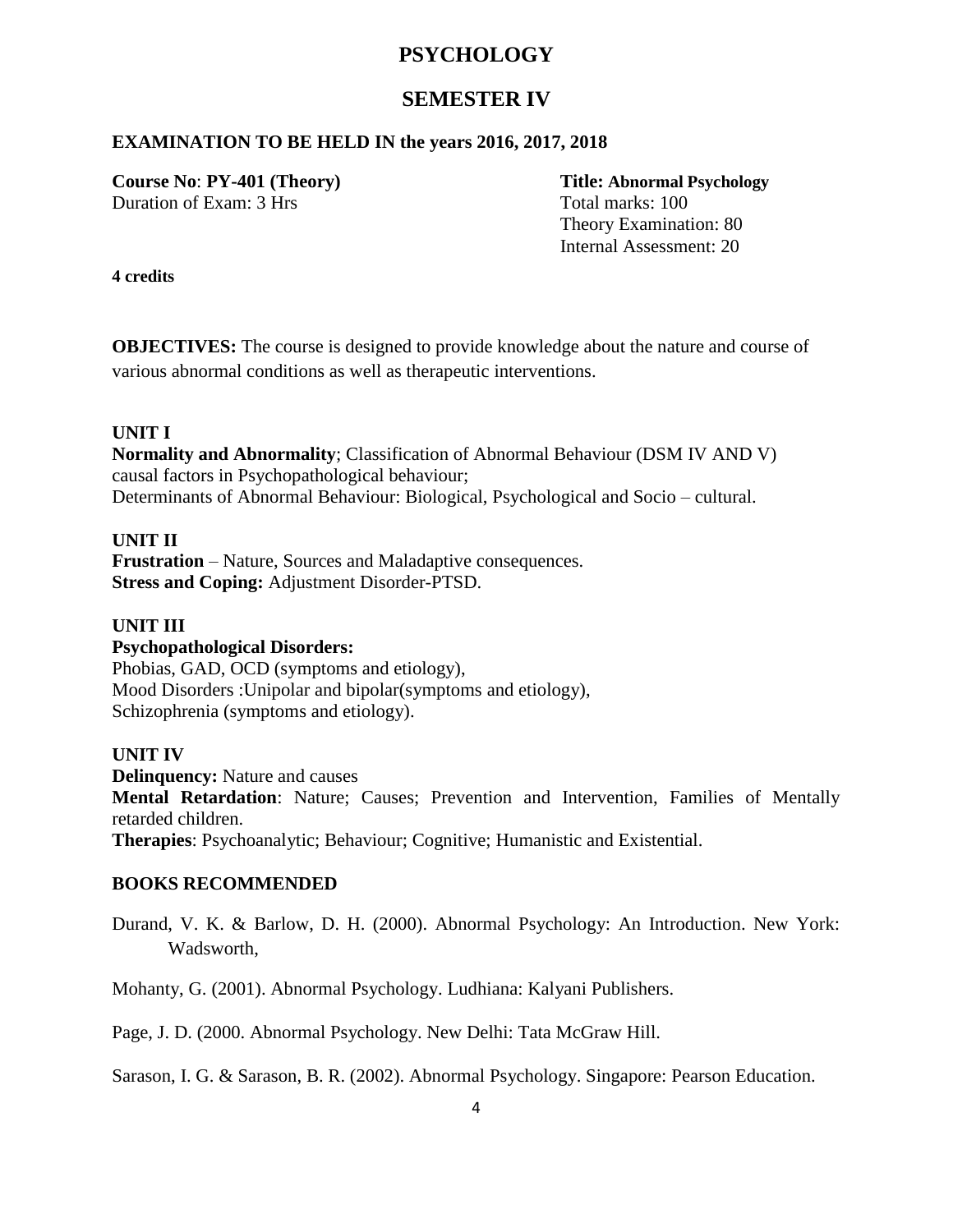#### **NOTE FOR QUESTION PAPER SETTING:**

The question paper would contain two types of questions, that is, **Long Answer Type Questions and Short Answer Types Questions**.

There would be **two long answer type questions**, set from each unit; out of which one question will have to be attempted by the students, **unitwise.**

Similarly, there would be **two short answer type questions**, set from each unit. The student will have to attempt **one short answer type question** from each unit. In all, students will have to attempt **five long answer type questions** and **five short Answer type questions** out of five units.

Long answer type questions would carry **Sixty marks** (**12 marks, each question**); and Short answer type questions would carry **Twenty marks** for five questions (**4 marks, each question**). These questions would be set **unitwise** in the question paper, separately.

#### **Internal Assessment (Total 20 marks)**

- **i) Class test : 10 marks**
- **ii) Two written assignments: 10 marks (05 marks each)**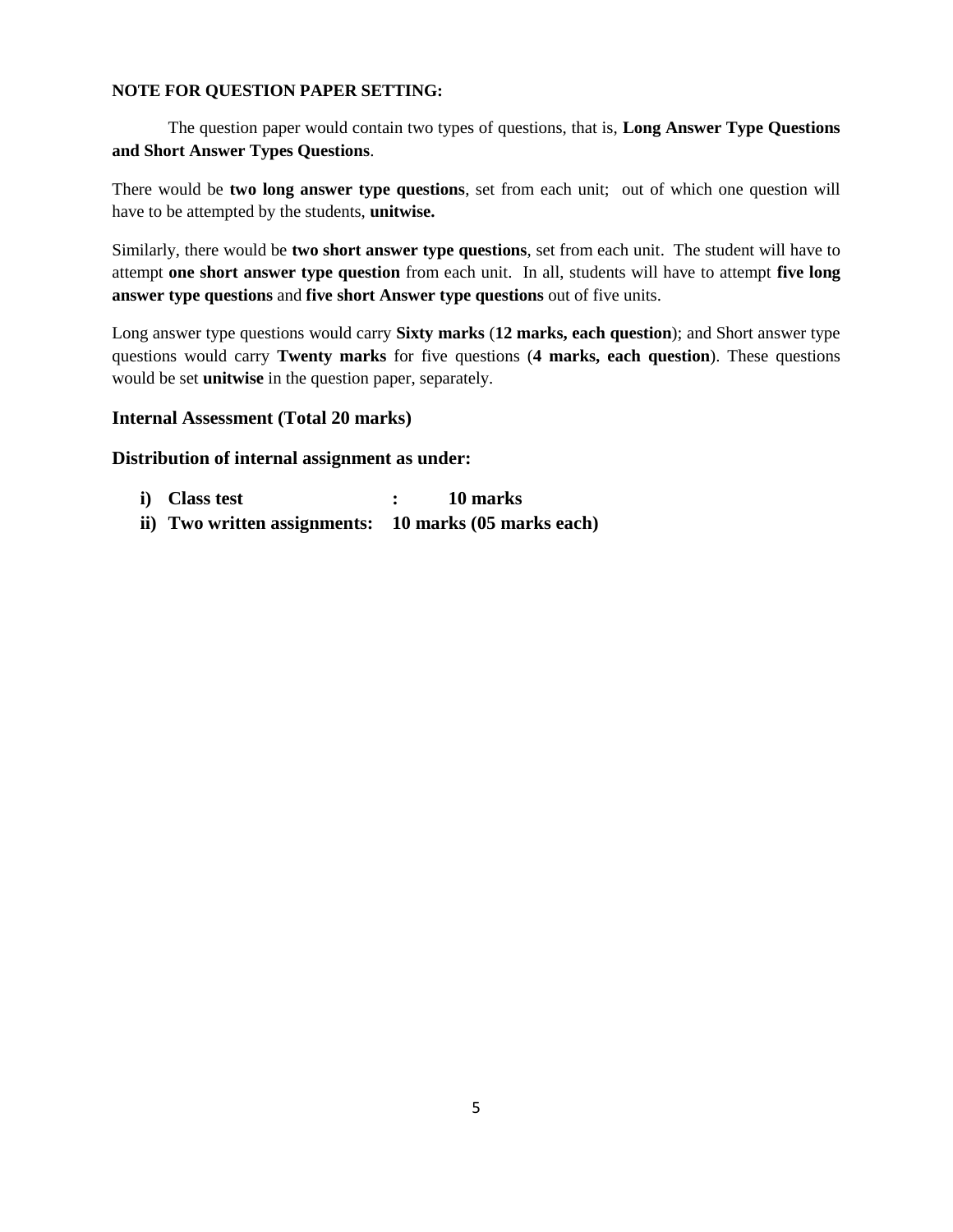# **SEMESTER IV**

**Course No**: **PY-401 (Practical) Title: Practicals IV** Duration of Exam: 3 Hrs Total marks: 50

External: 25 marks Internal: 25 marks

#### **8 credits**

The total number of experiments/tests to be performed in a semester will be five. These experiments/tests will be selected from a list of experiments/ tests to be provided by the college department based on the theory content.

There will be one examination of three hours duration in a single session. The students will be required to perform one experiment/test in external examination and one experiment/test in internal examination. The distribution of marks will be as follows:

### **INTERNAL ASSESSMENT**

Conduction: 10 marks Attendance: 05 marks File: 05 marks Viva voce: 05 marks **EXTERNAL EXAMINATION**

Conduction: 10 marks

Viva voce: 15 marks

.

**Extension activity**: A field visit to the NGO's, Psychiatric Units, and Rehabilitation Centres.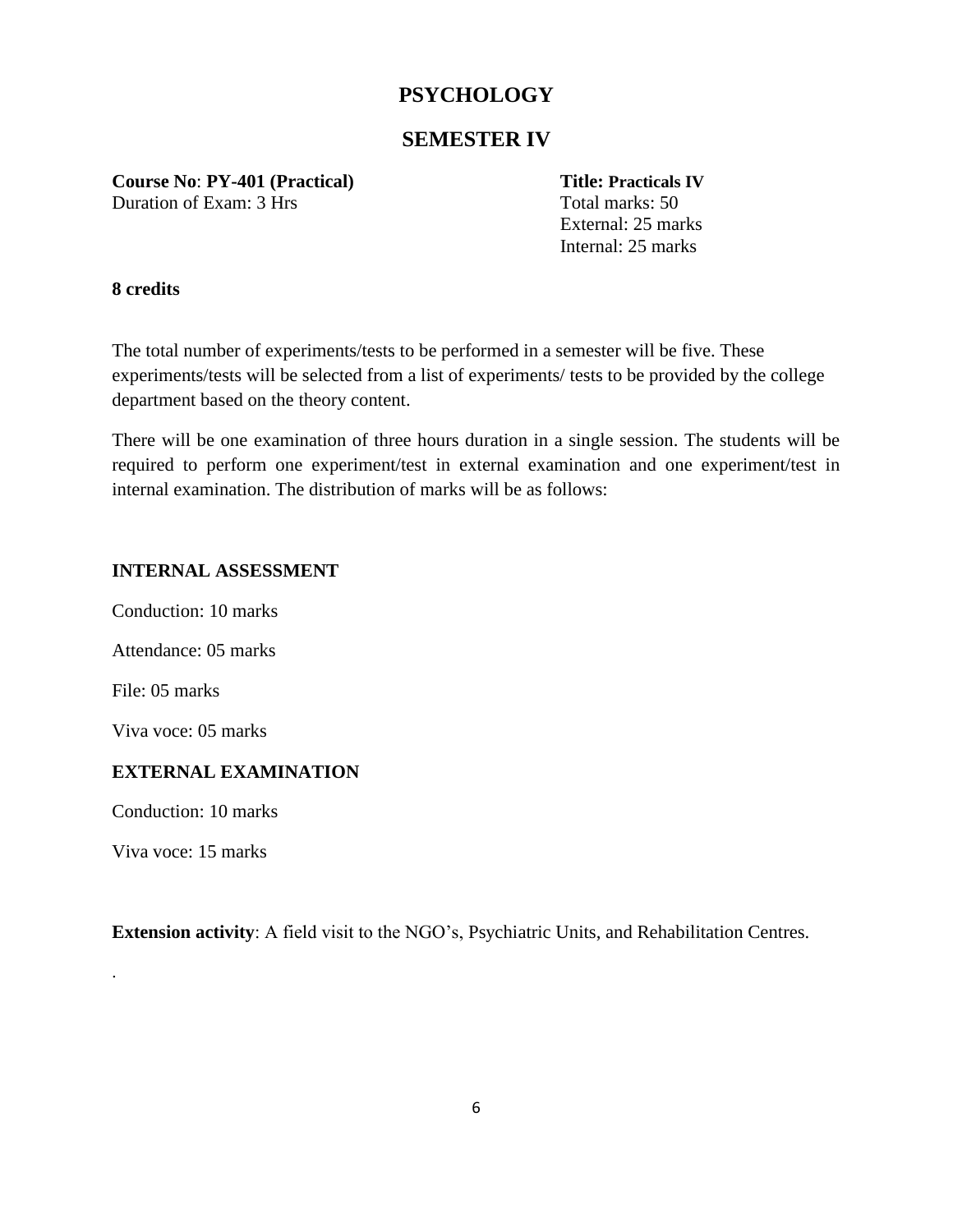# **SEMESTER V**

# **EXAMINATION TO BE HELD IN the years 2016, 2017, 2018**

Duration of Exam: 3 Hrs Total marks: 100

**Course No**: **PY-501 (Theory) Title: Measurement and Statistics in Psychology** Theory Examination: 80 Internal Assessment: 20

**4 credits**

**OBJECTIVES:** This course is designed to make students familiar with the concepts and methods used in statistical analysis.

#### **UNIT I**

**Statistics**: Meaning and its role in psychological research. Scores, frequency, continuous and discrete series. Graphical Representation – histogram, frequency polygon and ogives.

.

# **UNIT II**

**Measures of Central tendency** – Mean, Median and Mode**.** 

### **UNIT III**

**Measures of Variability** – Range, MD, SD, QD (grouped data). Percentile and Percentile rank. **Correlation**: Meaning, Uses. Product moment & Rank difference method**.** 

#### **UNIT IV**

**Psychological Testing**: Definition, Uses and Criteria of a good test.

**Reliability & Validity:** Concept & types**.** 

**Concept of Population**, Samples and its Types. Design and control of experiments. Formulation of Hypothesis. Independent and dependent Variables. Control and Experimental groups.

### **UNIT V**

**Measurement scales** – Nominal, Ordinal, Interval and Ratio Scales. Sources of error in measurement.

**Scaling techniques** – Rating Scales, Method of Paired comparisons. Differential scales (Thurstone), Summated scales (Likert).

### **BOOKS RECOMMENDED**

Howitt, D., & Cramer, D. (2011). *Introduction to Research Methods in Psychology.* 3/e. U.K.: Person Education Limited.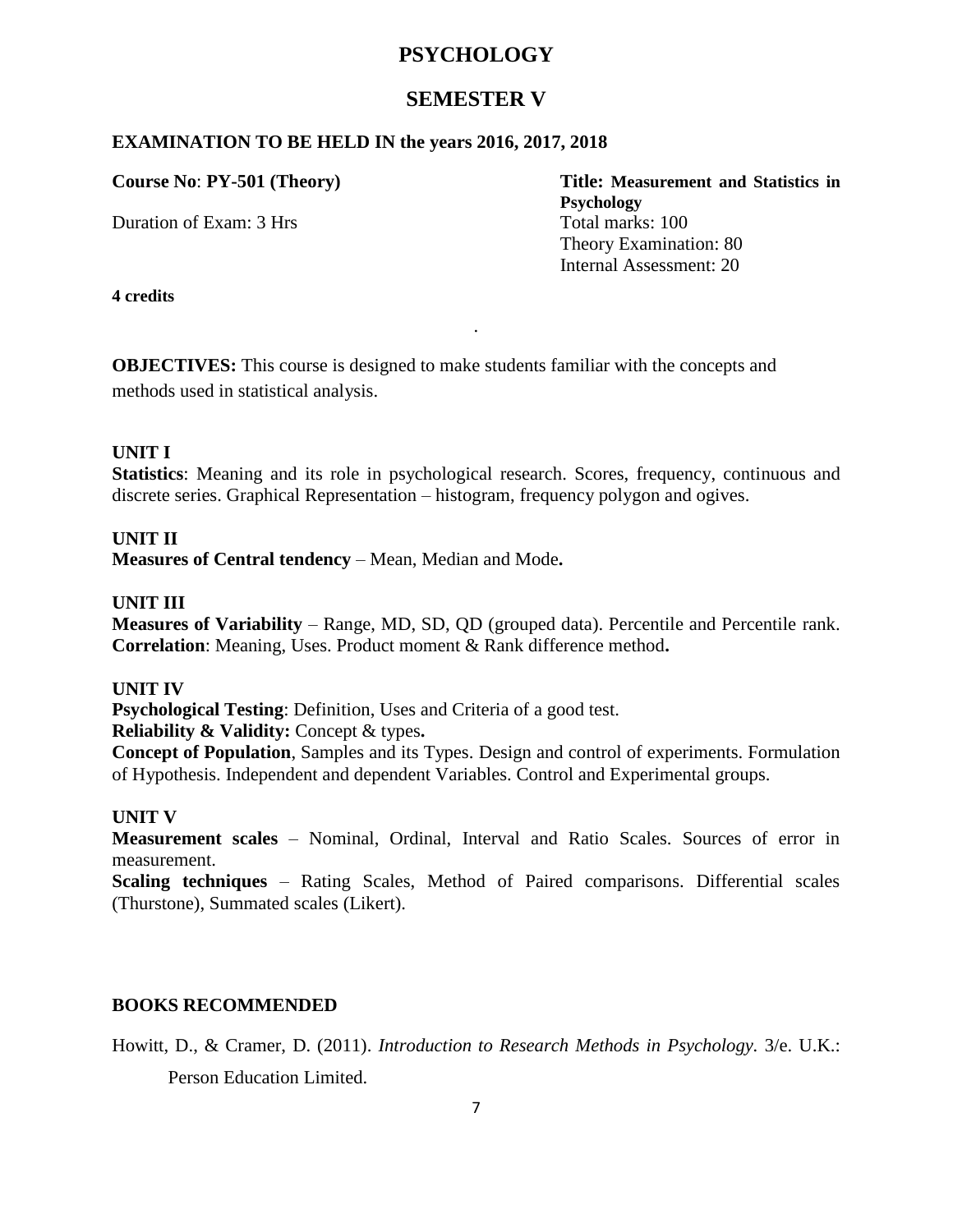Kaltenbach, H-M. (2012). *A Concise Guide to Statistics.* New York: Springer.

Kerlinger, F.N. (1983). *Foundations of Behavioural Research.* New Delhi: Surjeet Publication.

Kothari, C.R. (2004). *Research Methodology: Methods and Techniques.* New Delhi: New Age International (P) Ltd., Publishers.

Verma, L.K. and Sharma, N.K. (2000). *Advanced Statistics in Education and Psychology.*  Jalundhar: Narendra Publishing House.

#### **NOTE FOR QUESTION PAPER SETTING:**

The question paper would contain two types of questions, that is, **Long Answer Type Questions and Short Answer Types Questions**.

There would be **two long answer type questions**, set from each unit; out of which one question will have to be attempted by the students, **unitwise.**

Similarly, there would be **two short answer type questions**, set from each unit. The student will have to attempt **one short answer type question** from each unit. In all, students will have to attempt **five long answer type questions** and **five short Answer type questions** out of five units.

Long answer type questions would carry **Sixty marks** (**12 marks, each question**); and Short answer type questions would carry **Twenty marks** for five questions (**4 marks, each question**). These questions would be set **unitwise** in the question paper, separately.

### **Internal Assessment (Total 20 marks)**

- **i) Class test : 10 marks**
- **ii) Two written assignments: 10 marks (05 marks each)**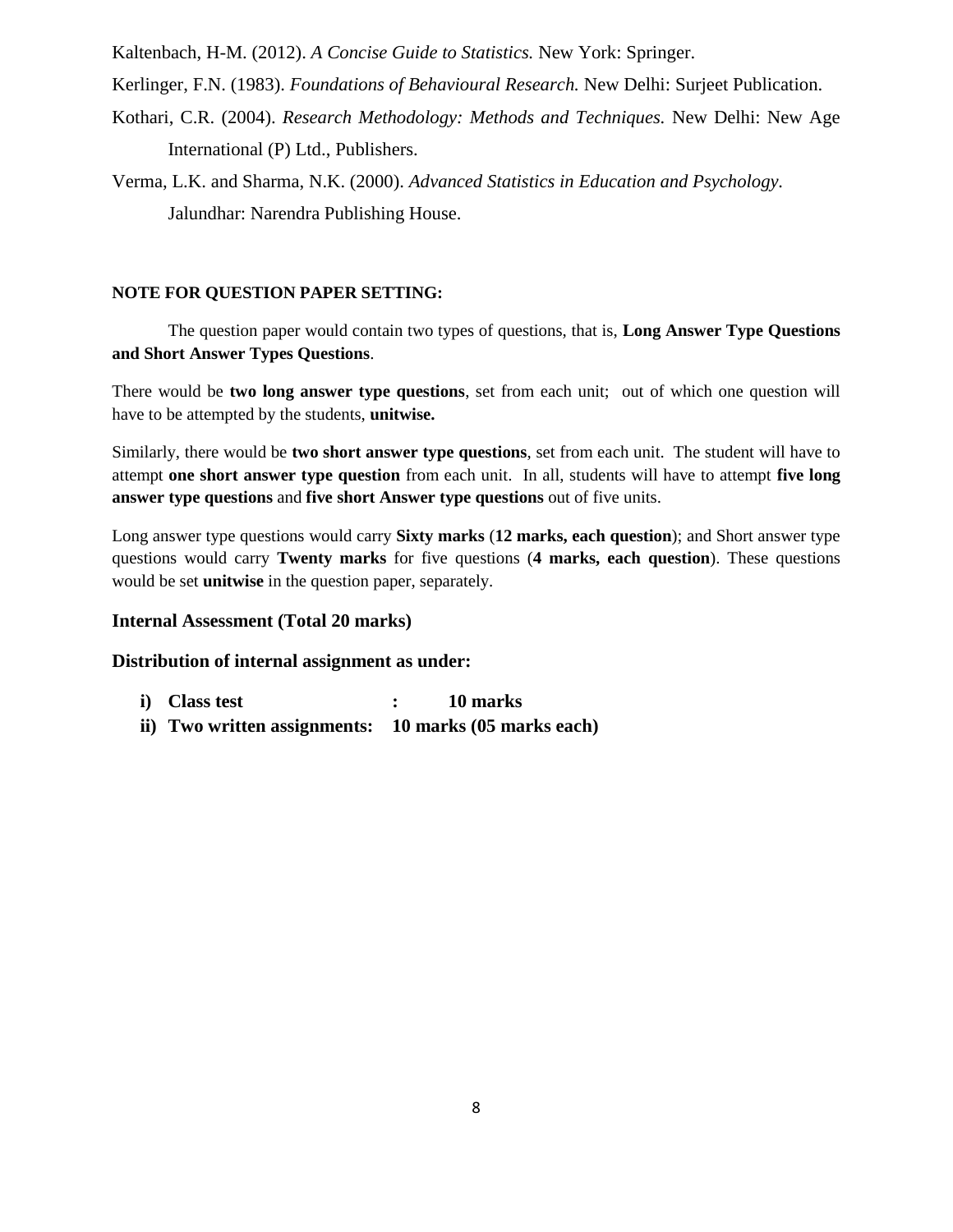# **SEMESTER V**

**Course No**: **PY-501 (Practical) Title: Practicals V**

Duration of Exam: 3 Hrs Total marks: 50

External: 25 marks Internal: 25 marks

# **8 credits**

The total number of experiments/tests to be performed in a semester will be five. These experiments/tests will be selected from a list of experiments/ tests to be provided by the college department based on the theory content.

There will be one examination of three hours duration in a single session. The students will be required to perform one experiment/test in external examination and one experiment/test in internal examination. The distribution of marks will be as follows:

# **INTERNAL ASSESSMENT**

Conduction: 10 marks

Attendance: 05 marks

File: 05 marks

Viva voce: 05 marks

# **EXTERNAL EXAMINATION**

Conduction: 10 marks

Viva voce: 15 marks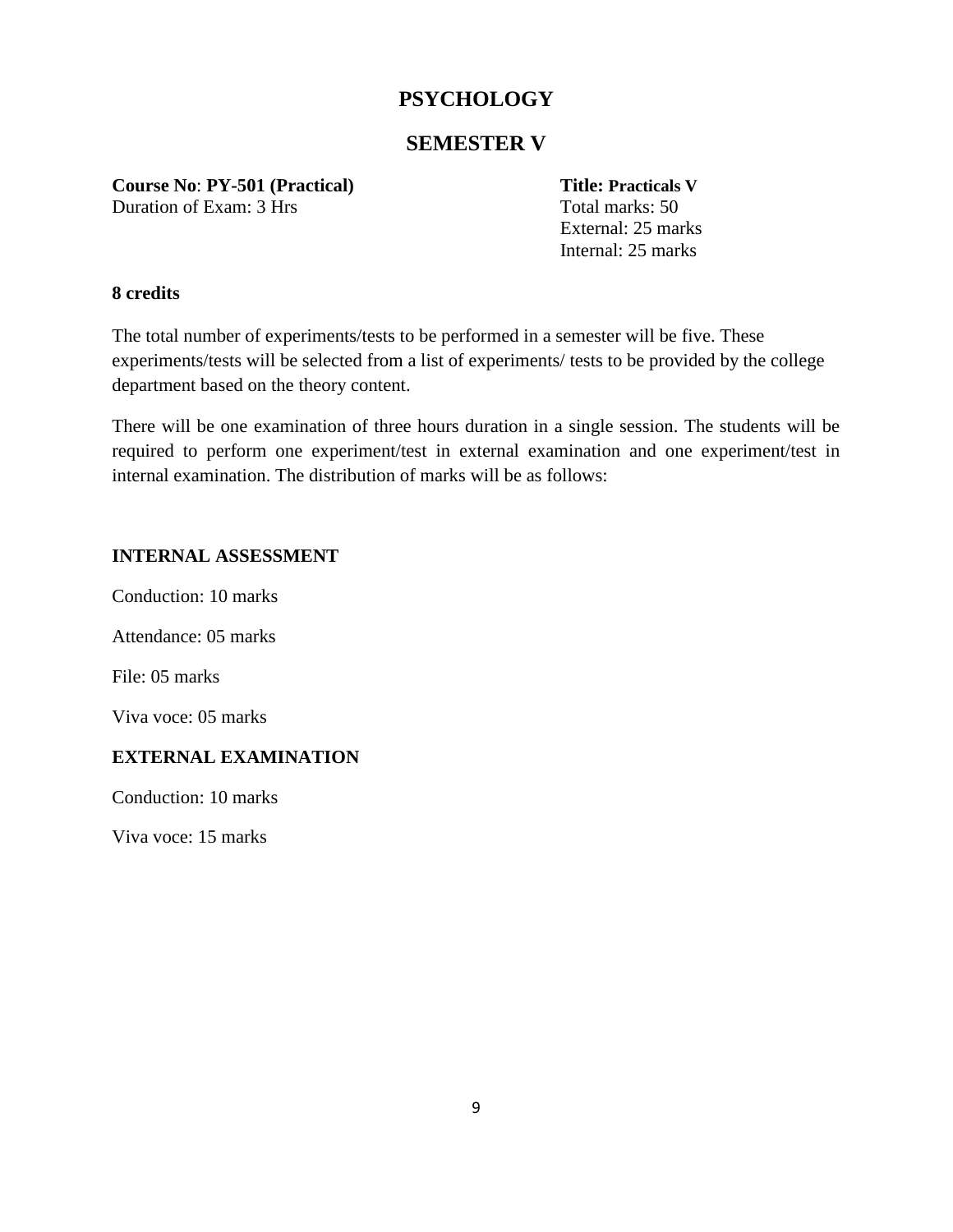# **SEMESTER VI**

### **EXAMINATION TO BE HELD IN the years 2017, 2018, 2019**

**Course No**: **PY-601 (Theory) Title: Social Psychology** Duration of Exam: 3 Hrs Total marks: 100

Theory Examination: 80 Internal Assessment: 20

**4 credits**

**OBJECTIVES:** This course aims at enabling students understand the social behavior and the social influences on behaviour.

#### **UNIT I**

**Social Psychology**: Nature, Scope and importance. **Methods**: Interview, Field survey, Questionnaire, and Sociometric.

#### **UNIT II**

**Groups and Crowd** : Nature, Types & Functions of a group.

**Leadership:** Concept, characteristics and Functions, Trait and Behavioural theories of leadership.

### **UNIT III**

**Attitudes:** Nature, Formation and Determinants. Measurement: Method of Equal appearing interval, Method of Summated Rating, Social Distance Scale, Semantic Differential. **Public Opinion**: Meaning, Characteristics and Formation. Methods of measuring Public Opinion.

#### **UNIT IV**

**Prejudice**: Nature, Types and Formation. Methods of reducing Prejudice. **Stereotypes:** Nature & Kinds. **Propaganda**: Nature, Kinds, Techniques.

#### **UNIT V**

**Socialization**: Meaning and Process, Stages of Socialization: Infancy, childhood and Adolescence. Theories of socialization: Cooley, Freud, Behaviouristic Theory.

**Social Interaction**: Nature, Types & Process: Communication, Cooperation, Competition, Conformity, Compliance, Social facilitation.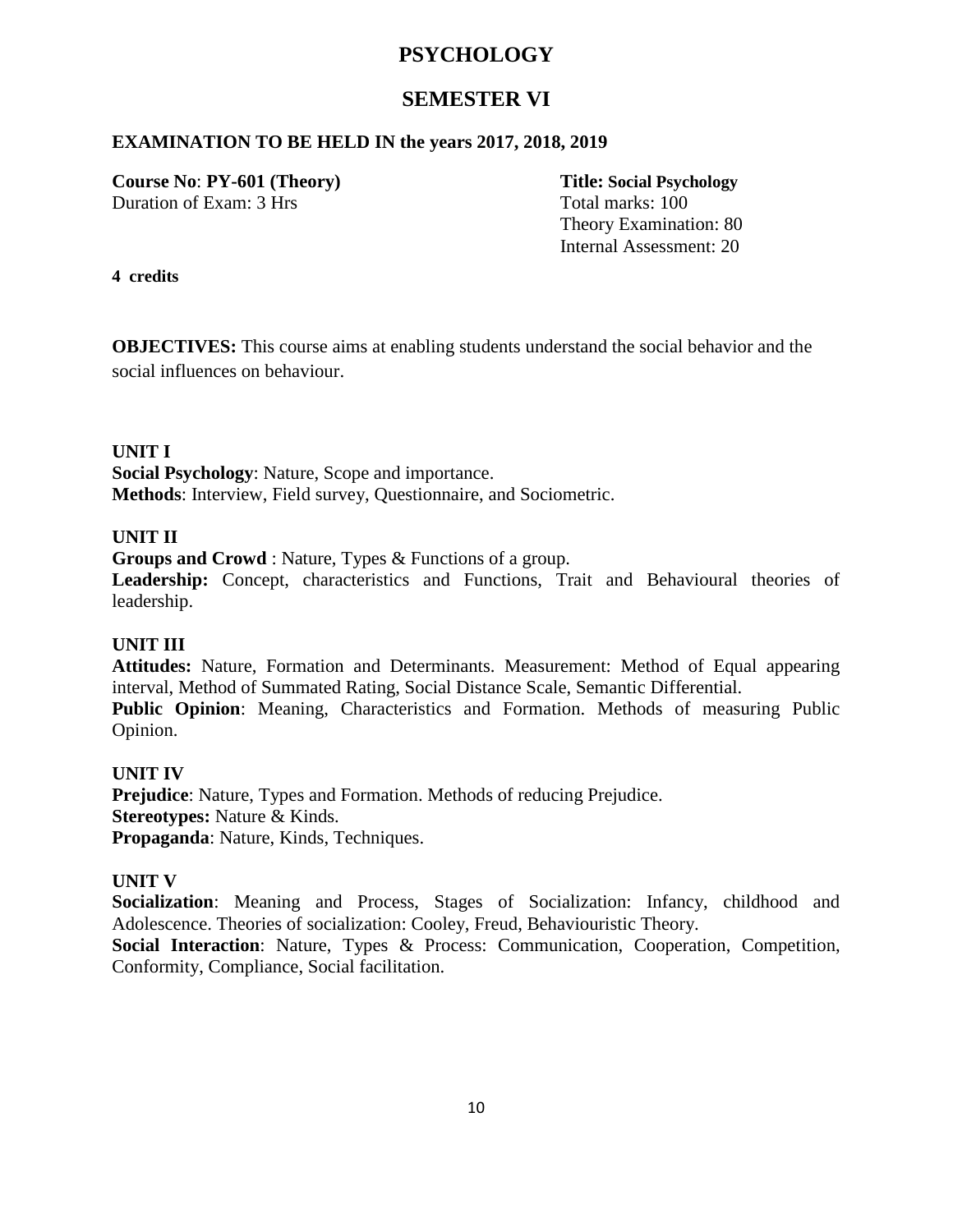#### **BOOKS RECOMMENDED**

- Baron, R. A., & Branscombe, N. R. (2012). *Social Psychology. 13/e*. New Jersey: Pearson Education Limited.
- Baron, R.A. & Byrne, D. (2003). Social Psychology. *(10th ed.).* New Delhi: Pearson Education.
- Kassin, S., Fein, S., & Markus, H. R. (2011). *Social Psychology. 8/e.* Wadsworth, Cengage Learning.
- Worchel, S.; Cooper, J.; Goethals, G.R & Olson, J.M. (2000). *Social Psychology.* NJ: Wadsworth Thomson Learning.

#### **NOTE FOR QUESTION PAPER SETTING:**

The question paper would contain two types of questions, that is, **Long Answer Type Questions and Short Answer Types Questions**.

There would be **two long answer type questions**, set from each unit; out of which one question will have to be attempted by the students, **unitwise.**

Similarly, there would be **two short answer type questions**, set from each unit. The student will have to attempt **one short answer type question** from each unit. In all, students will have to attempt **five long answer type questions** and **five short Answer type questions** out of five units.

Long answer type questions would carry **Sixty marks** (**12 marks, each question**); and Short answer type questions would carry **Twenty marks** for five questions (**4 marks, each question**). These questions would be set **unitwise** in the question paper, separately.

#### **Internal Assessment (Total 20 marks)**

- **i) Class test : 10 marks**
- **ii) Two written assignments: 10 marks (05 marks each)**